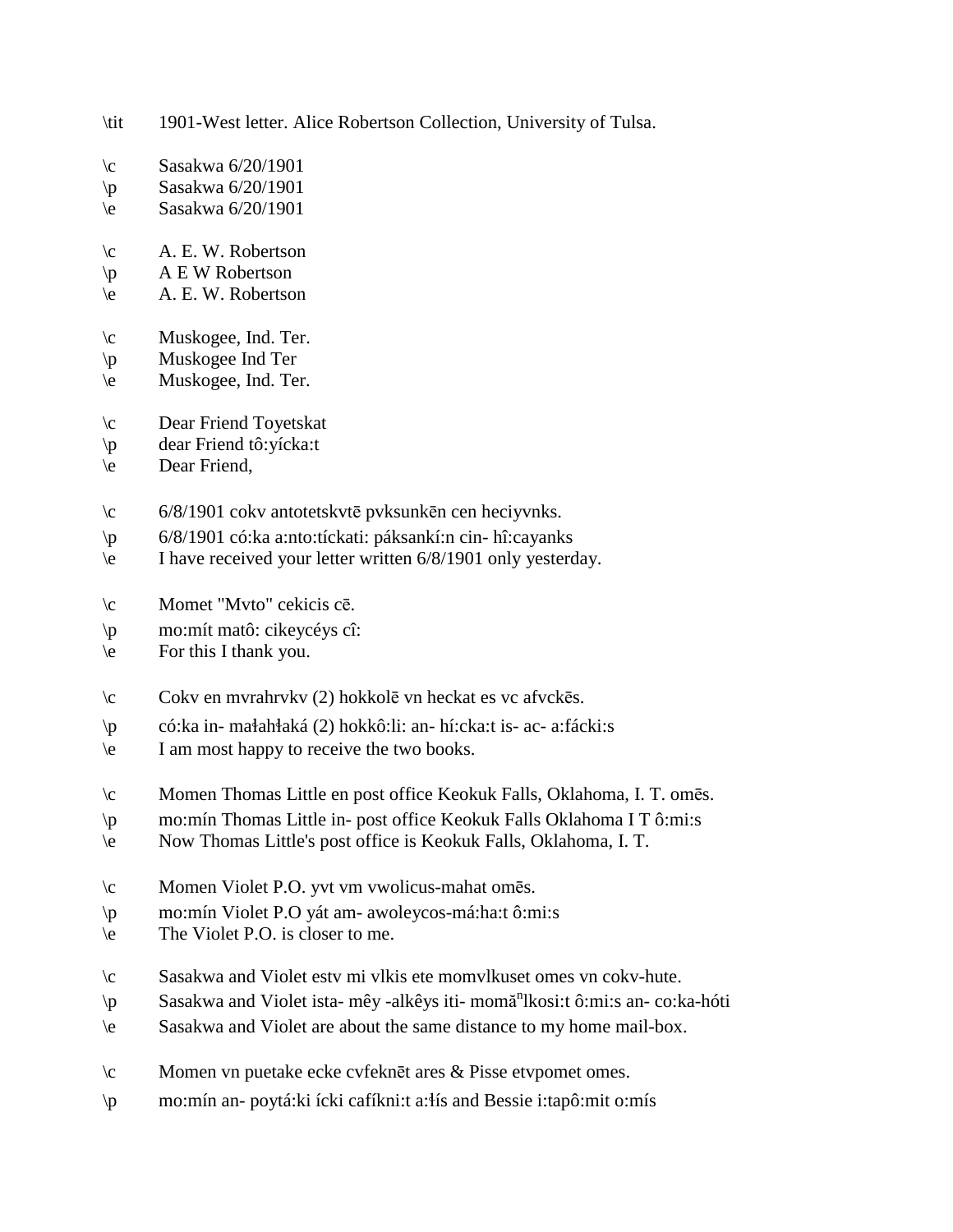- \e At this time the mother of my children is well and Bessie is well also.
- \c Momen puetake es enokhokusēt ont omis vn fulles.
- \p mo:mín poytá:ki is- inokhokósi:t ónt o:mêys án- follís
- \e However, the children are not doing well, and are sick a lot.
- \c Momen cokv este vwahlvts, makē antotetskvtē,
- \p mo:mín có:ka ísti awáhlats ma:kí: a:ntô:tíckati:
- \e The booklets you sent asking me to distribute,
- \c cvppuce Wm. West, ehmit, Mrs. West emis.
- \p cappocí Wm West íhmeyt Mrs West î:meys
- \e I gave my son Wm. West a copy and one to Mrs. West.

\c Momen 6/21/1901 nettv 2 [hokkolen] es vpoketvn emekusvpkvn Vcenv Hvccucen vrvranikv,

 $\pi$  mo:mín 6/21/1901 nítta 2 [hokkô:lin] is- apo:kitán imi:kosápkan acína haccocín ałáła:néyka \e Beginning 6/21/1901 there will be a two day prayer meeting at Vcenv Creek [Church] and I plan to be there

- \c mvn este vwahholvrēs cē.
- $\pi$  mán ísti awahholáti:s cî:
- \e so I will pass them out there.
- \c Momen Cesvs em vtotketv vhepvke-maharē cvkicetskvt [mecvres?].
- \p mo:mín cí:sas im- atotkitá ahipaki-má:ha:!i: cakeycíckat [?]
- \e In the past you encouraged me to push the work for Jesus
- \c Momus vfekhonnvranis cē.
- $\pi$  mô:mos afikhónna $a$ :néys cî:
- \e This is all so I will close here.
- \c Klist ofvn es ecekerricis cē.
- \p kláyst ó:fan is- iciki!!êyceys cî:
- \e My regards to you, in Christ.
- \c Cokv lvpkusēn antotvccvs.
- \p có:ka lápkosi:n a:ntotáccas
- \e Please send me a quick reply.
- $\c$  Cen hesse
- \p cin- híssi
- \e Your friend